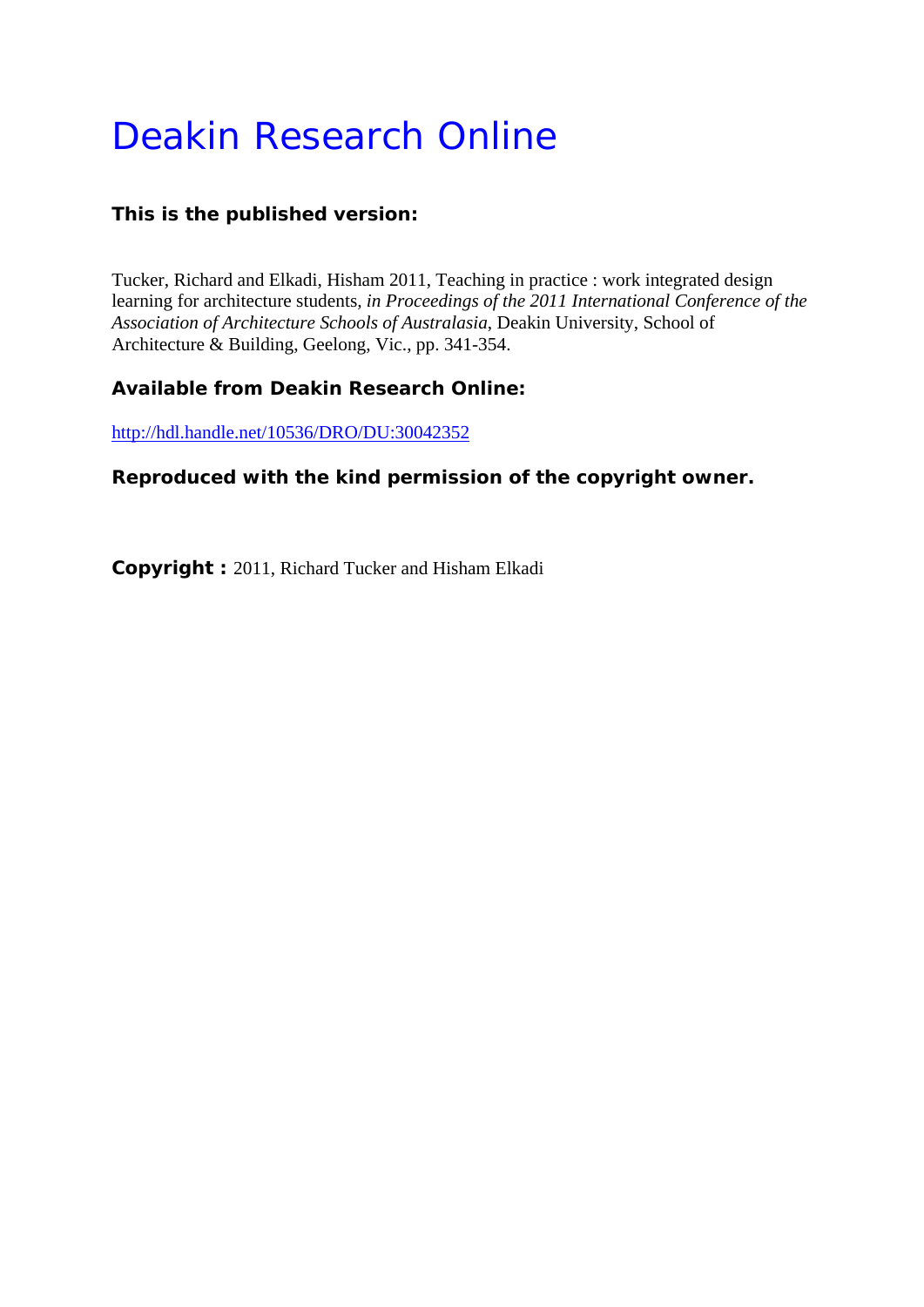## **TEACHING IN PRACTICE: WORK INTEGRATED DESIGN LEARNING AND PRACTICE READINESS FOR ARCHITECTURE STUDENTS**

Richard Tucker 1) and Hisham Elkadi 2)

1) Deakin University, Australia, richard.tucker@deakin.edu.au

2) Deakin University, Australia, hisham.elkadi@deakin.edu.au

#### ABSTRACT

This literature review describes the theoretical basis for developing a pedagogical model of higher education/industry engagement for the built environment and related design disciplines, with a focus on architecture. In particular, attention is given to the conceptualisation informing the development of such a model as a form of work integrated learning (WIL). In the discussion, the use and development of WIL in architecture will be placed in the historical context of Cooperative Education as a whole. The objective of the paper is to present ideas about the way in which design education relocated to practice might better prepare students for professional life.

Aiming to capitalize on the work place as a location for authentic learning, the paper will propose a form of WIL that will be termed "Teaching in Practice" (TiP). A prime aim of such a model is to bridge the growing gap between academia and the profession by enabling students to learn design from practitioners within a practice environment. The paper will argue that TiP allows practitioners to have a direct influence on design education, and thus establishes connections between academia and the professions that ensure built environment education remains relevant to industry needs.

Keywords: Collaborative Learning, Cooperative Education, Teaching, Practice

#### **1. Introduction:**

Historically, students of the built environment disciplines have been educated in the workplace. However, over the last century academia has come to dominate professional education. This is particularly the case in Australia where academic architectural education does not generally involve an integrated period of internship. Thus, in Australia, the professions now play little part in teaching practice knowledge, and students have little exposure to professional practice. Not only do students report this as a source of frustration but this problem also has serious consequences for employers, for while many graduates are inadequately prepared for practice many practices are just as often inadequately prepared for graduates. In architectural education discourse in Australia there has been growing concern about student's restricted exposure to professional practice knowledge. Savage suggests that learning practice knowledge "requires immersion in the authentic, complex problems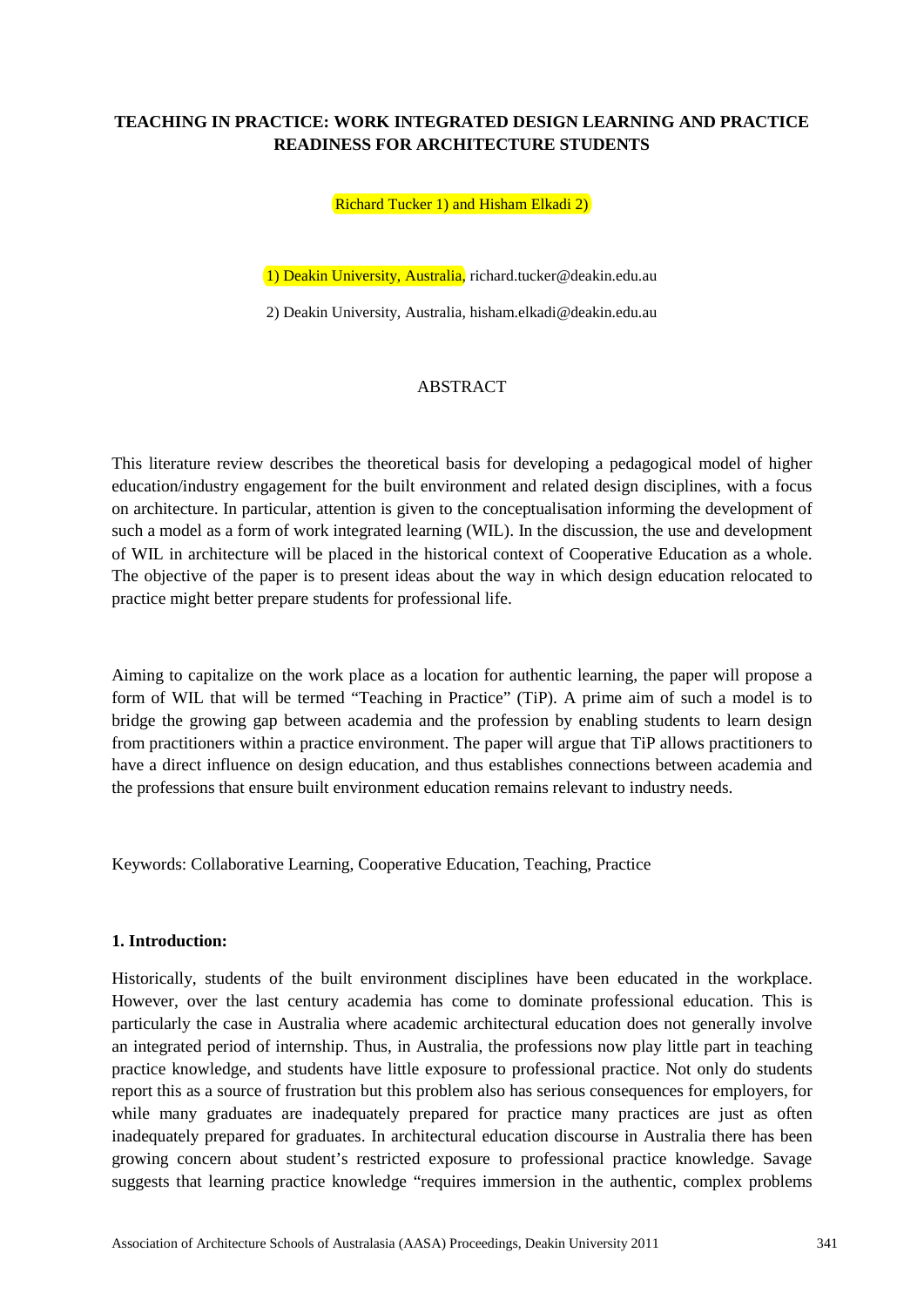which practice presents (2005, p. 9). Similarly, Recommendation 07 (of 17) of the 2008 ALTC discipline scoping study *Understanding Architectural Education in Australasia* (Ostwald and Williams 2008, p. 38) suggests "maintaining an appropriate level of current industry knowledge in an architectural program is a particular challenge in the present climate in tertiary education," requiring that "alternative "academic-practitioner" employment models should be investigated for the architecture discipline." This paper will present ideas about how the growing gap between practice and academia might be bridged to better prepare students for professional life, and posits a "Teaching in Practice" (TiP) model as an alternative to the "academic-practitioner."

The academic practitioner model commonly uses practitioners to teach in academia either in the lecture theatre, classroom or studio. Teaching in Practice may be understood as variation on the academic practitioner model in that it also utilises practitioners, rather than academics, to teach. However, TiP allows practitioners to teach not in academia but rather in the context of the practitioner's own work-place. Thus, TiP can be understood as a form of cooperative education (also known as work-integrated Learning (WIL) or practicum) in that it relocates student learning from academia into practice. The TiP model fulfils two primary aims; the first is to provide students with practice experience before completing university, and the second is to forge stronger links between academia and professional practice by facilitating two-way knowledge transfer between the two; thus informing both pedagogy and practice. While the aims of TiP echo those of more traditional cooperative education models, the structure of the model departs from these other models. Whereas traditional cooperative learning consists of a semester long or yearlong "sandwich" placement of students in industry, which requires students to be involved in everyday "work" activities, TiP differs in that the students are merely hosted in the work-place for one day per week of one semester.

In order to illustrate how a design education relocated to practice via TiP might better prepare students for professional life, we will now locate the development of WIL in architectural education within the historical context of cooperative education as a whole.

### **2. The Development and Benefits Cooperative Learning**

Cooperative education has evolved over one hundred years to take on many forms across a wide variety of disciplines. Cates and Jones (1999) define cooperative education as a structured educational strategy that progressively integrates academic study with learning through productive work experiences in a field related to a student's academic or career goals. Thus, it is a form of experiential learning that is not an add-on to the curriculum, but an integral part of the educational process. Cooperative education has also been described as a collaborative enterprise in which students, employers and higher-education-providers work together to produce work‐ready graduates with practical skills, complementary to their theoretical academic learning, that make them of almost immediate value to employers (Groenewald 2004).

The particular name given to a system of cooperative education often reflects its physical location, its duration and when the placement takes place in relation to academic study. Thus, in the UK it is most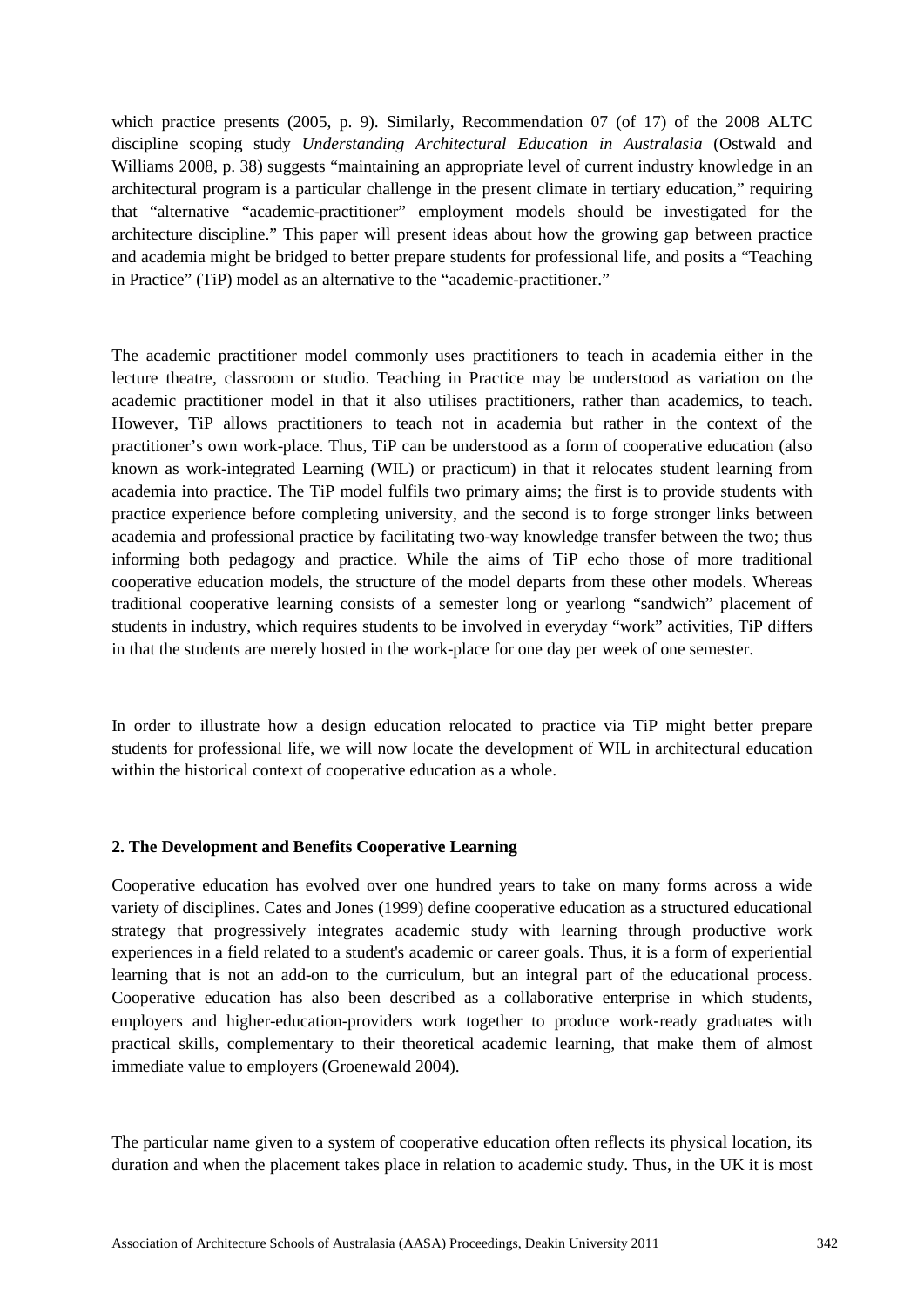commonly manifested in 'sandwich' programs (which includes most architecture courses), and in the USA it takes the form of 'co-op' work placements spaced evenly throughout the degree, or capstone internships added to the end of a degree. More recently, a broader term used to describe the model is work-integrated learning (WIL) (Franks & Blomqvist, 2004), a term reflecting that a key feature of cooperative education should be that learning from each 'site' is integrated so that structured two-way knowledge exchange occurs between academia and industry. So, for example, as Colls and Eames have explained (Coll and Eames 2007), students studying at university take knowledge, or a different culture or way of thinking, learnt from academic studies or research and use this to inform meaningful work with an employer. And, vice-versa, a student's academic studies are informed by new knowledge from the workplace.

The framework in cooperative education for integrated knowledge exchange between industry and academia has been said to be reducible to four core dimensions (Groenewald 2003, p. 51): "(a) the integrated curriculum, (b) learning derived from work experience, (c) cultivation of a support-base and (d) the logistical organisation and co-ordination of the learning experience." On the second dimension – the learning outcomes that should be derived from cooperative education to ensure that graduates are ready for the workplace, Martin and Hughes (2009, p. 20) have listed the six most important non-technical competencies identified in the literature as:

- 1. The ability and willingness to learn;
- 2. The ability to prioritise tasks and organise effectively;
- 3. The ability to take responsibility and make decisions;
- 4. The ability to solve problems;
- 5. The ability to communicate interpersonally;
- 6. The ability to work as a team.

In addition, they list nine key competencies identified by students that WIL should focus on developing (Martin and Hughes 2009, p. 38):

- 1. Communication Skills;
- 2. Self Confidence;
- 3. Customer Relationship Management;
- 4. Enthusiastic Participation;
- 5. Industry & Business Knowledge;
- 6. Self Sufficiency;
- 7. Personal Organisation;
- 8. Professional Networks;
- 9. Professional Ethics.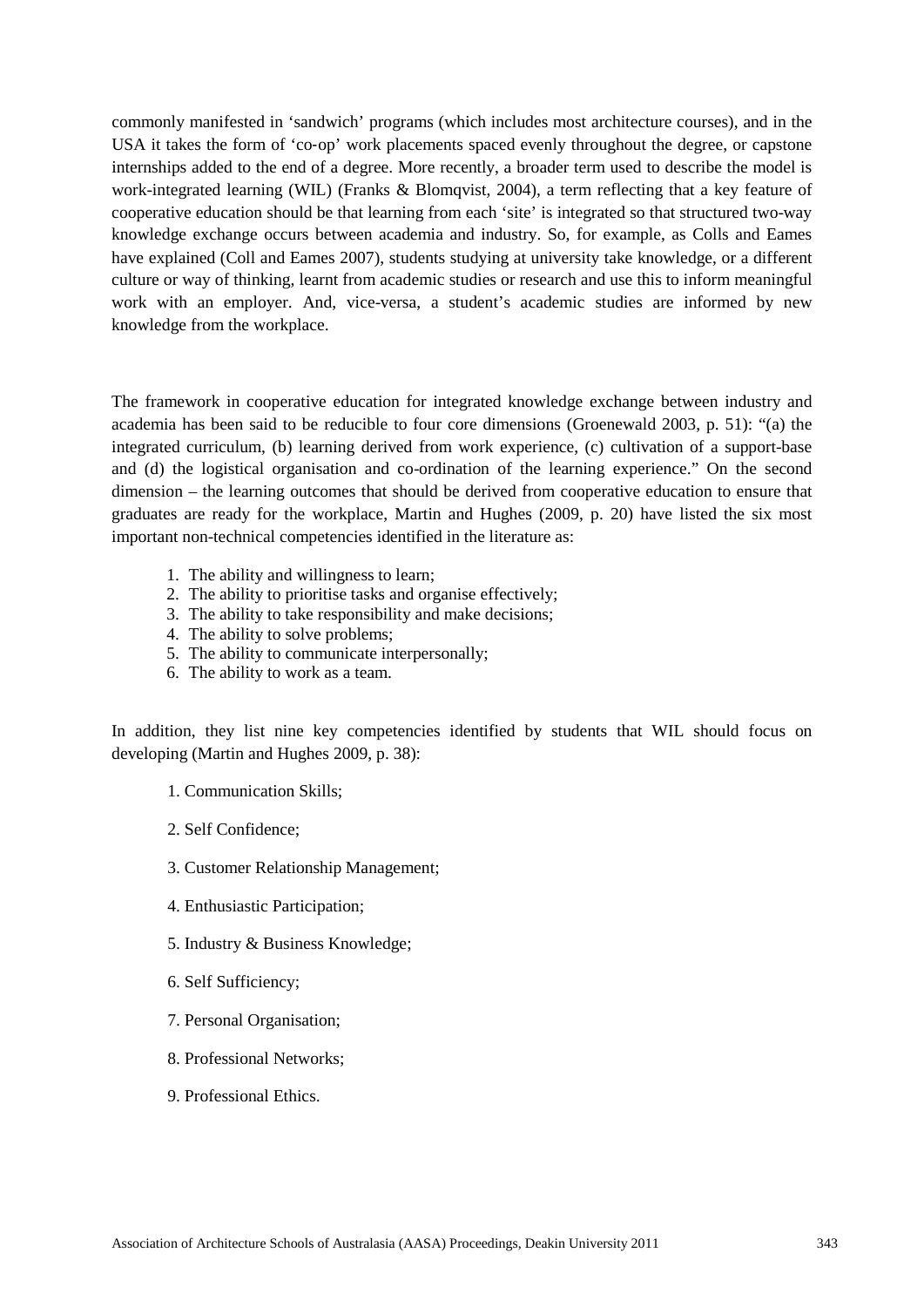To these lists, Turner and Langworthy (2002) add the following "employability skills," personal values (e.g., loyalty, commitment, honesty), initiative and enterprise skills, self awareness, life-long learning skills, and technology adaptation skills. In addition to learning outcomes, Martin and Hughes list the following 'opportunities' as the benefits available to students from cooperative education (2009, p. 31):

- gain knowledge and understanding of the organisational and operational aspects of an organisation or group of individuals;
- integrate and apply knowledge, theory, and understanding from academic courses to other life experiences;
- experience contacts with professional workers on the job;
- discover strengths which may be developed and weaknesses which can be improved; develop the following skills and techniques, which are common practice within an organisation: communication skills, motivation of others, marketing skills, and related organisational skills;
- analyse the organisation or group of individuals;
- identify, plan, implement, and evaluate practices that benefit the organisation;
- formulate goals and measurable objectives to be accomplished during the work place experience;
- gain an appreciation of some of the organisations environmental factors (physical, economic, social, and technological).

As reported in Turner and Langworthy, studies have identified the benefits to employers of being involved in Cooperative Education programs as including:

- 1. Reduced graduate recruitment costs;
- 2. Opportunity to screen potential employees;
- 3. Low employee turnover;
- 4. Opportunity to use students to take over tasks that free employees to focus on more advances tasks;
- 5. Innovative questioning approaches that students bring to established processes;
- 6. Students returning to campus acting as goodwill ambassadors;
- 7. Cost effective access to skilled employees.

To these benefits, Christopherson and Hardwick (1996) add three impediments for small businesses to uptake of Cooperative learning:

- 1. Student lack of knowledge about small business;
- 2. Loss of staff member when placement concludes;
- 3. Time and supervision requirements.

Let us now consider how cooperative education has been presented in architectural education policy and discourse as offering a solution breaking down the knowledge-transfer barriers between academia and professional practice.

### **3. Current policy and recommendations in architectural education**

As Gutman has suggested (1996), in the USA the expansion in the scope of knowledge demanded of practitioners has raised the possibility that "architectural education is unsuitable to the requirements of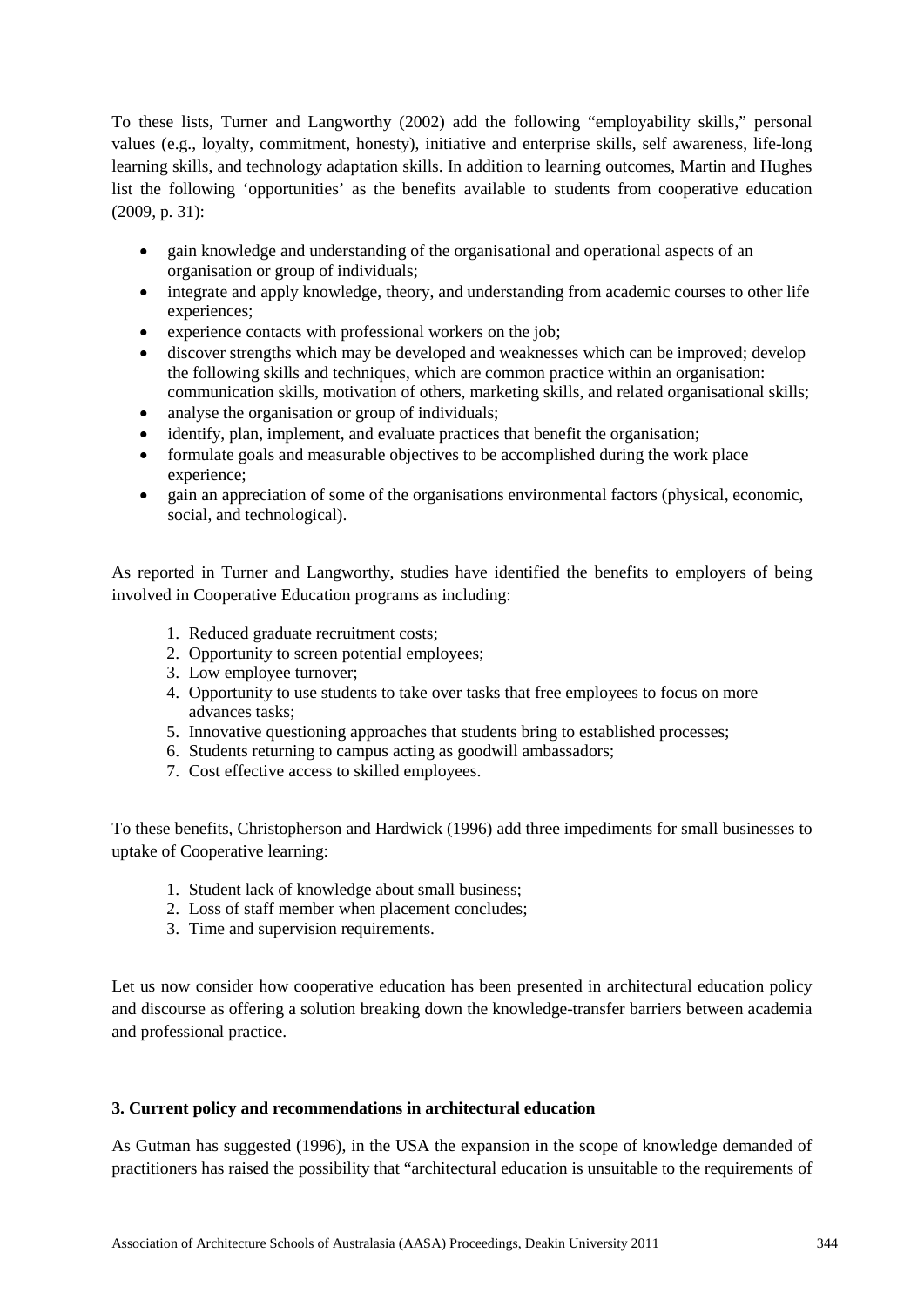architectural practices," such that aspiring architects may be "trained more appropriately if they spent fewer years enrolled in university… and instead received more of their formal education under the aegis of firms." The tension expressed by Gutman between practitioners and the schools is reflected in the professional criticism that, as Stevens expresses it (1995, p. 120), "the schools are operating in some sort or unrealistic fantasyland, training students for a professional world that simply does not exist" (see also Buchanan on this (1989)). Anderson also recommends a rethinking of the role of practitioners in professional education (2001, p. 298), recommending that "aspects of a student's professional development await immersion into the architectural office."

In Australia too, the workplace has been underutilised as a learning environment for practice awareness. In 1995, Maher recommended that in Australia the training of students for practice needed be relocated to practice from academia (in (Luscombe 1995, p. 25));

*"The pressure from practitioners for greater practice awareness in graduates needs to be alleviated by a shift in responsibility back to those practitioners for this aspect of training. The academies and practitioners need to cooperate in establishing a college concept for the transition to practice."*

However, Savage suggests that professional education should now embrace the best of both worlds – practice and academia – to offer a continuum between theory and practice, for (p. 3);

*"design students are best equipped for working life if they develop competence in knowledge development through practice during the course of their university studies… through critical workbased teaching and learning strategies."* 

Savage (2005) suggests a brief for such "best-of-both-worlds" learning that, importantly, would not oversimplify the professional environment; rather it would involve students fully participating with all that is happening in practice workplaces (rather than, as is often the case, being restricted to special tasks). Thus, students must be exposed to the workplace with (Savage 2005, p. 9) "its 'hot' action, its messy complexity, its instantiation of professional culture and its daily confrontation with the ethical." As Franz has drawn attention to (2007), the problem of academic/industry engagement was acknowledged by the federal government in 2006, with the then Honorable Julie Bishop MP, Minister for Education, Science and Training asking (Bishop 2006): What is the value of providing professional degree courses which do not reflect contemporary practice? The question has resonated with various design disciplines in their educational policies and debate. At the 2006 International Federation of Interior Designers/Interior Architects Round Table Conference, for instance, it was conceded that there was misalignment between graduate outcomes and design industry expectations, such that higher education institutions, including those in Australia, needed to start producing design graduates with employable skills that allowed them to easily fit into organizations. There has been little information, other than minor references to the inclusion of professional experience, provided by the design professions on how this type of experience-based industry/practice knowledge might be learned. Franz suggests (2007, p. 2) that a solution is the design of dedicated WIL units with specified learning objectives aiming "to develop a range of discipline-specific as well as generic knowledge and skills." Such a learning context may (Franz, p. 3);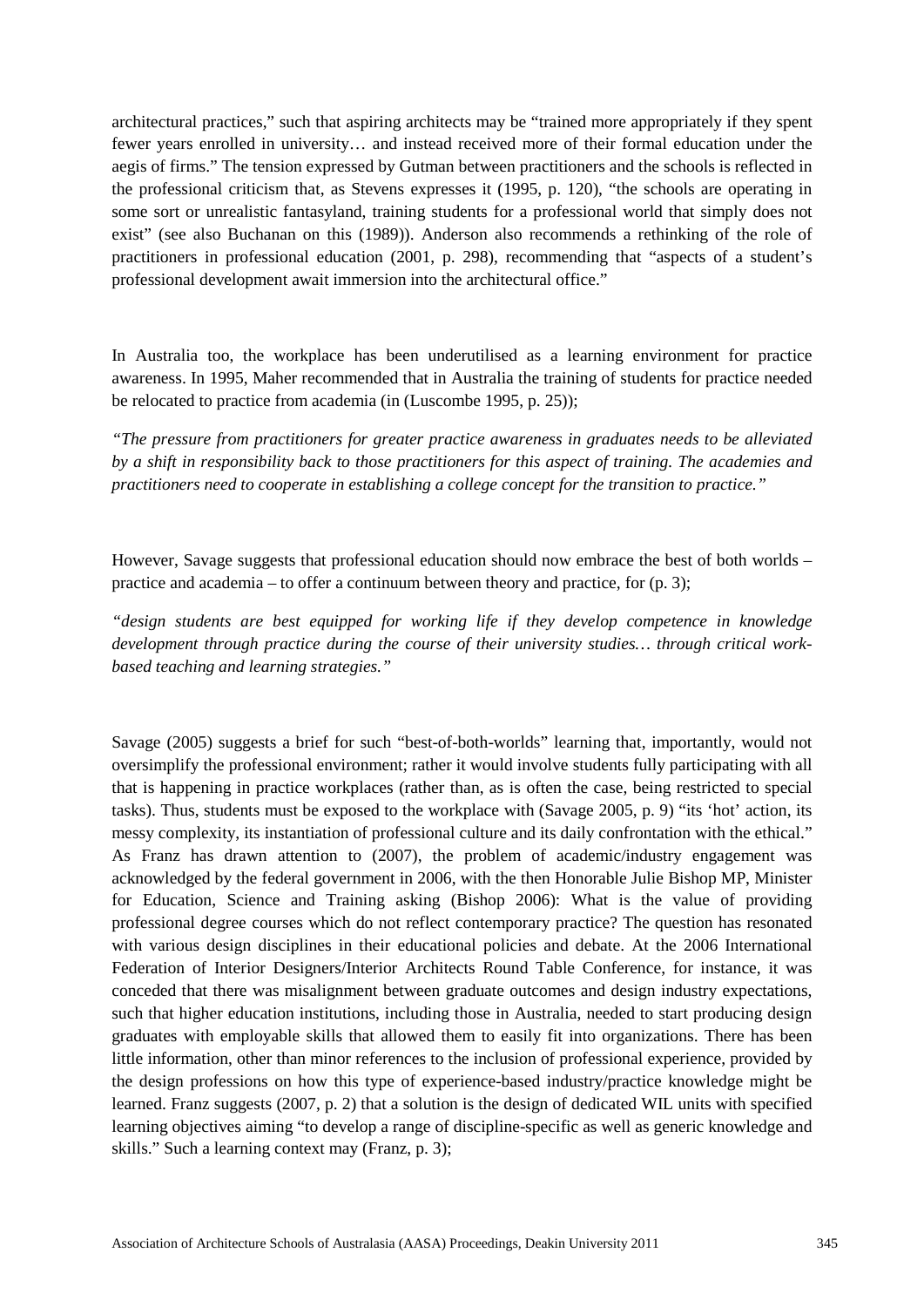*"provide a more cohesive, pedagogically sustainable framework in relation to authentic learning for the built environment design disciplines; improve the capacity of the work environment to provide contemporary relevant learning experiences for students along with more effective outcomes for employers and other stakeholders, and; in conjunction, improve the status and purpose of work experience in the eyes of educators, practitioners and students."*

The idea of including dedicated WIL units in architectural degree programs bridges the practice/academia divide by immersing students into practice. However, the divide can of course also be bridged from the opposite direction i.e., by immersing practitioners into academia as what are known as 'academic practitioners.' This practice-to-academia direction of knowledge transfer has particular advantages for students, for as Hawkes has argued, many unique design insights that inform "the processes of interpretation and invention' and "the ability to communicate them through the medium of teaching, depend upon the direct experience of practice" (Hawkes 2000, p. 38). Yet it has become increasingly difficult for academia to retain the role of the academic practitioner; a difficulty that we shall now see has been recognised in recent architectural education policy and discourse in both Australia and in the United Kingdom.

In Australia, the ALTC funded scoping study *Understanding Architectural Education in Australasia* (Ostwald and Williams 2008) highlights that the divisions between (1) the academy and the profession, (2) practices and the profession, and (3) the academy and practices, has lead to disagreement on the extent to which "universities should produce graduates who can meet the immediate needs of architectural practices and the way in which these needs are defined by the architectural profession." A key recommendation of the study (Rec 07 – The Academic Practitioner) focuses on the educational consequences of these conflicting demands for both architecture schools and their students. Thus, as the study explains, schools require a balance of skills from their teaching staff, meaning that some staff members (often part-time) are required to posses current practice skills and others high-level academic skills. However, as the study notes, only between 42% and 52% of current academics are able to maintain engagement with practice, and those who do rate maintaining this connection as very difficult. Over the last decade, two of the strategies that schools have used to maintain the skills balance have been threatened. First, fractional "academic-practitioner" positions do not fulfil the growing research needs of universities; and, second, academic pressures now make it near impossible for full-time academics to also run practices. The solution suggested by the study is (Vol. 2, p. 33);

*"Alternative "academic-practitioner" employment models should be investigated for the architecture discipline. Such models could draw on the experiences of other professional disciplines (including law and medicine) that have developed positions that effectively balance teaching and practice."*

Francis Duffy, ex president of the Royal Institute of British Architects, has suggested that in the UK there is an equivalent problem, arguing that "there is now no connection between what happens in architectural practice and what is taught in the schools" (Duffy 1998, p. 118). He acknowledges that the "problem is a difficult one: the widening gap between the schools and contemporary architectural practice […] makes it seem practically impossible to prepare students adequately" (p. 119). Out in the profession, this problem has consequences for both employers and their new employees, for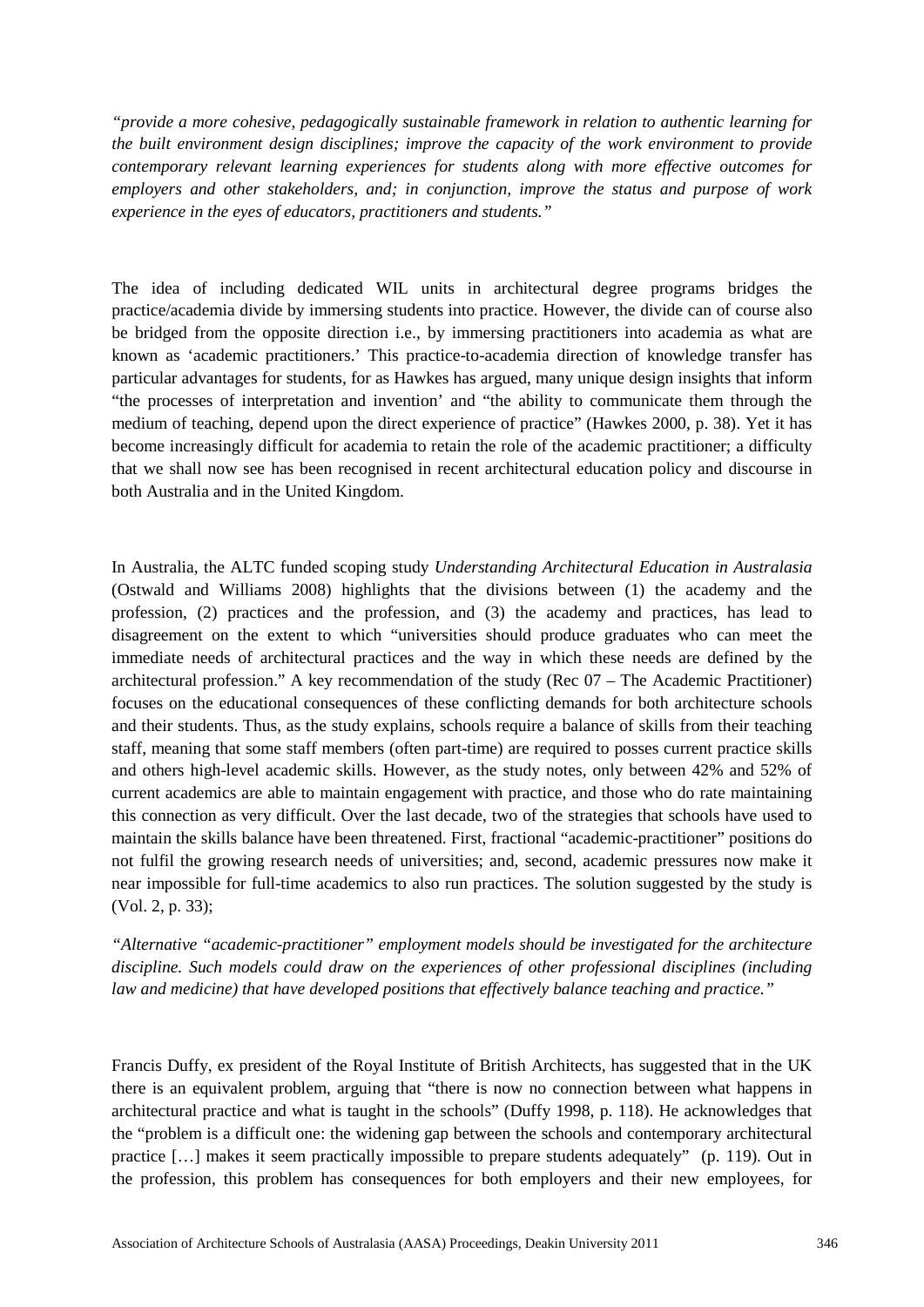Murray found that only 42% of architecture graduates felt adequately prepared for practice, while Cowdroy found that few practices were adequately prepared for graduates. Cuff suggests that the uncertainty of the step from academia to practice results in graduates becoming frustrated when first entering into professional employment. Nicol and Pilling are precise when explaining the reasons for this difficult transition, stating that the mismatch is because architecture schools cannot replicate a practice environment and practices cannot simulate an educational environment.

In the face of the recent widespread economic downturn, which exacerbated the problems of students obtaining satisfactory professional experience, the RIBA offered a solution to bridging the gap between practice and academia in the introduction of its 'Host Practices' program. This initiative offers architecture graduates desk space and work and/or research opportunities in professional offices for a fixed term post graduation. The program aimed to "develop a national template for graduates, practices, and universities to work together and provide worthwhile professionally related opportunities in times of economic recession" (R.I.B.A. 2009, p. 1). A significant inclusion in the remit of the Host Practices program is that of offering 'research' opportunities, for this aim can be seen to depart from a traditional internship, which is normally restricted to 'practice' or 'work' experience. The inclusion of research can be seen to reflect, it is worth noting, an issue that is particular to architecture. As Hawkes has explained (2000, p. 38), a "central point of controversy in the debate about the status of design practice in the academic system is whether design can be considered to be research." This consideration is an important one, for excluding design from research can be seen, as Hawkes expresses it, to exclude "practising architects from the academy, purely because they and their work do not conform to the demands of a bureaucratic process of assessment" (Hawkes 2000, p. 39). It could be suggested, therefore, that the RIBA is being inclusive of research in its Host Practices program to facilitate academia being inclusive of practitioners in its research.

While the lack of satisfactory professional experience opportunities for students is a widespread problem, the issue is of greater importance for Australian universities compared to British universities. For Australian architectural education is not founded on the traditional 'sandwich' model common to most vocational degrees in the UK, where students spend a year ('thick-sandwich') or a semester-per-year ('thin-sandwich) of their course in placement. Thus, Australian students can only obtain professional experience outside of their course structures, either between periods of study (e.g. during a gap-year), or during study (whether working in practice during part-time or full-time study). However, as *Understanding Architectural Education in Australasia* (Ostwald and Williams 2008) stresses (Vol. 2, p. 39);

*"Architecture schools are neither resourced nor expected to monitor or manage students' industrial experience... Commercial practitioners and professional bodies also have limited responsibility for the educational needs of students during their "year out" and… there is widespread confusion about the content of a typical intern program."*

Thus, a key recommendation of the study (Rec 13 – Industrial Experience) is for further research into this topic.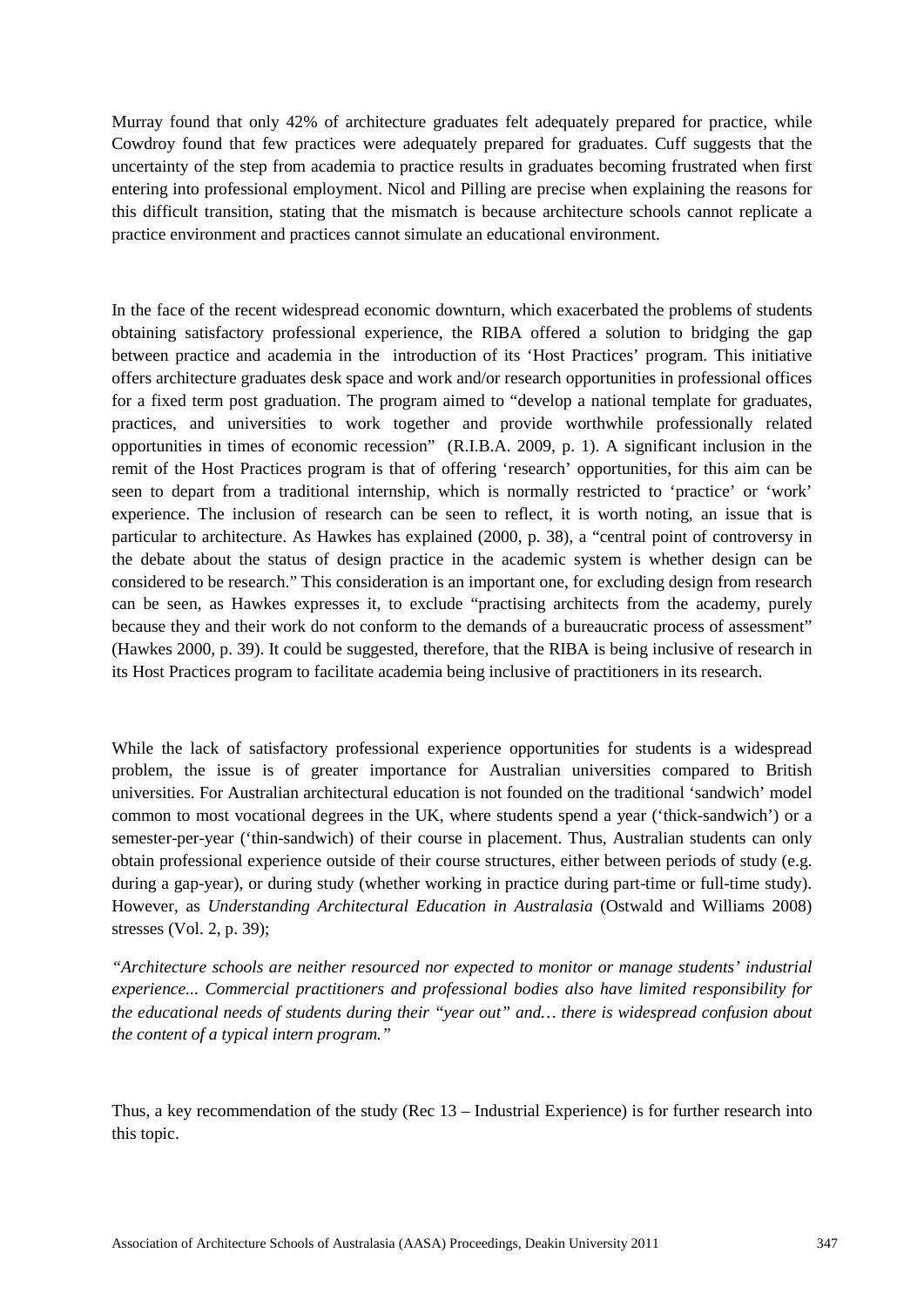### **4.0 How a TiP model might bridge the practice/academia divide in architecture**

As Nicol and Pilling note (2000, p. 13), "there is currently a perceived gulf between the learning in architecture schools and the realities of professional life." Solutions to bridging this divide by facilitating knowledge transfer from academia to architectural practice and the wider construction industry can be categorised into seven strategies. These are;

- 1. The Practicing Academic whereby academics are given opportunity to maintain professional activities or are supported to practice part-time;
- 2. The Academic Practitioner whereby practitioners are hired part-time; as "sessional" teachers (employed on short-term contracts), or as "fractional" teachers (employed permanently on a fraction of full-time);
- 3. Sandwiching whereby periods of placement in practice are a structured part of a degree program;
- 4. Site Visits to practices, building firms, contractors, buildings, building sites etc.;
- 5. Guest Lectures from practitioners or industry experts;
- 6. Supervision where an external supervisor is appointed from the outset of a student design project to consult face-to-face for a short period of time (normally limited to a half hour to one hour per student per week). When an external supervisor is appointed, it is considered desirable to appoint a co-supervisor from within the university who, even if not expert in the thesis subject, will ensure that the university's formal requirements and ethos are observed.
- 7. Work Integrated Learning dedicated WIL units in architectural degree programs.

As has been already noted, the first two of these methods are under threat from the growing research pressures of academia. The third method of 'sandwiching' is impractical in Australia because; firstly, architectural education is committed to course structures that do not support sandwiching; and, secondly, because (unlike in the UK) structured placement has never been a role demanded of and resourced by architectural practices in Australia. Although methods 4, 5 and 6 (site visits, guest lectures and supervision) provide useful experiences for students, they are short in duration and can thus never be considered as continuous knowledge transfer. Nor can they be considered to offer a great deal of practice experience. Moreover, it should be noted that site visits are under threat by the increasingly burdensome demands of Health and Operational Safety. The seventh strategy – Work Integrated Learning units that aim to achieve practice learning outcomes by placing students in practice – are certainly a sustainable model for bridging the academia-practice divide. However, the role of the practitioner as teacher in such WIL might be said to be limited, and hence so is any inclusion of the practitioner in academia. The TiP model offers an eighth method, and one that can be seen to include the practitioner as a teacher; a teacher that supervises students' design learning rather than practice knowledge learning.

### **5. Categorisation of the Teaching in Practices Model**

A useful categorisation of cooperative education programs is utilised by Turner and Langworthy (2002). This is as follows:

## **Location**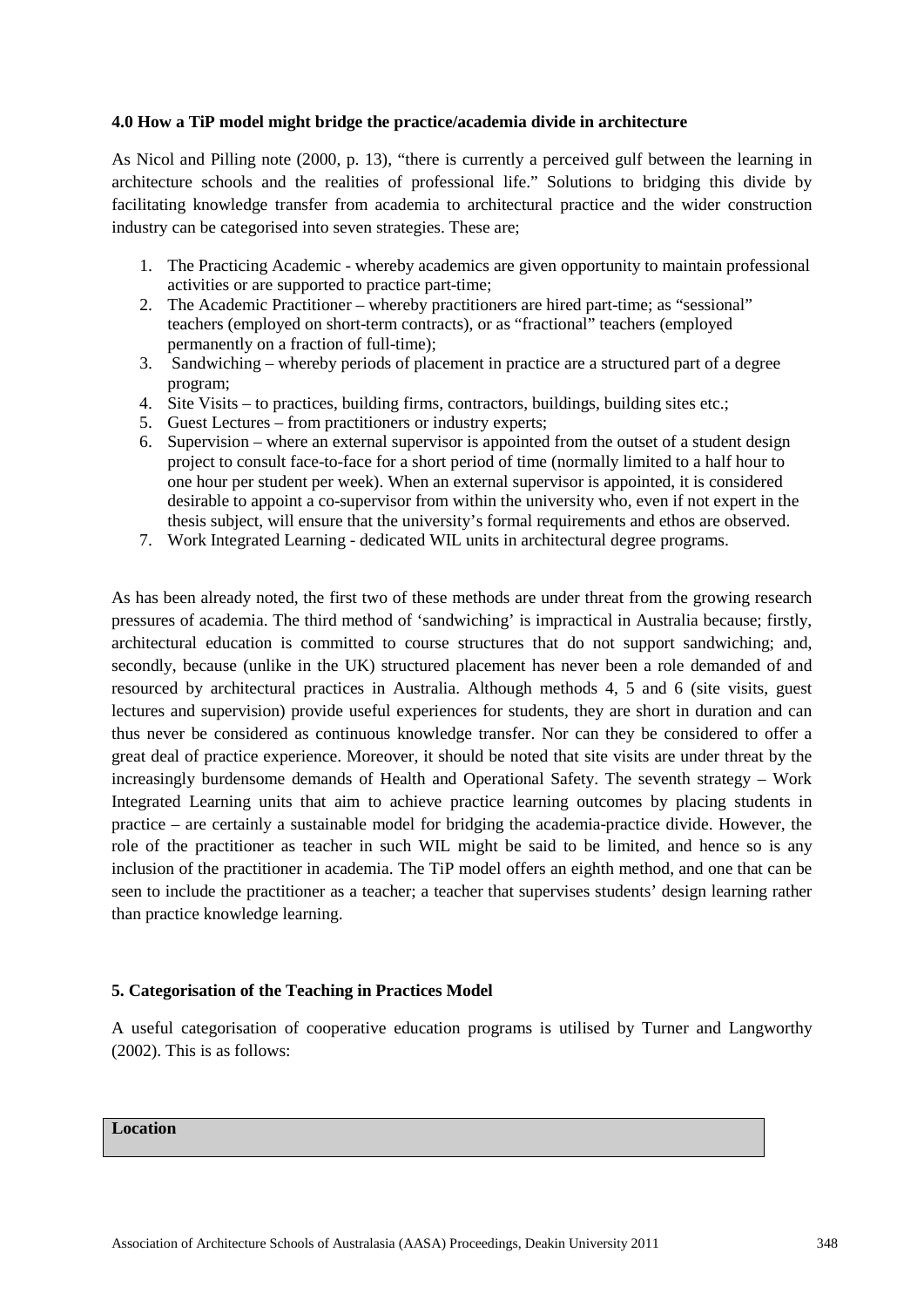| Workplace                   | • At one workplace                            |  |
|-----------------------------|-----------------------------------------------|--|
|                             | • At multiple workplaces                      |  |
|                             | • At the workplace with University seminar    |  |
|                             | supplementation                               |  |
|                             | o Prior to the workplace experience           |  |
|                             | o During the workplace experience             |  |
|                             | o After the workplace experience              |  |
| University                  | • At the University by academics              |  |
|                             | • At the University by industry specialists   |  |
|                             | • At the University with workplace visits     |  |
|                             | • Business projects on campus                 |  |
| <b>Employer Involvement</b> |                                               |  |
| <b>Work</b>                 | • Entirely employer driven                    |  |
| Undertaken                  | • Agreed project                              |  |
|                             | • Negotiated learning contract                |  |
| <b>Supervision</b>          | • Employer                                    |  |
|                             | • Academic                                    |  |
|                             | • Student Mentor                              |  |
|                             | • Student Buddy                               |  |
|                             | • Employer and academic                       |  |
|                             | · Industry (non-employer) mentor              |  |
| <b>Extent of contact</b>    |                                               |  |
| <b>Intensity</b>            | • Full-time                                   |  |
|                             | • Part-time                                   |  |
|                             | • 2 days per week                             |  |
|                             | • 4.5 days per week with 0.5 days study leave |  |
| <b>Duration</b>             | $\bullet$ 1 week – 12 months                  |  |
|                             | • In one block                                |  |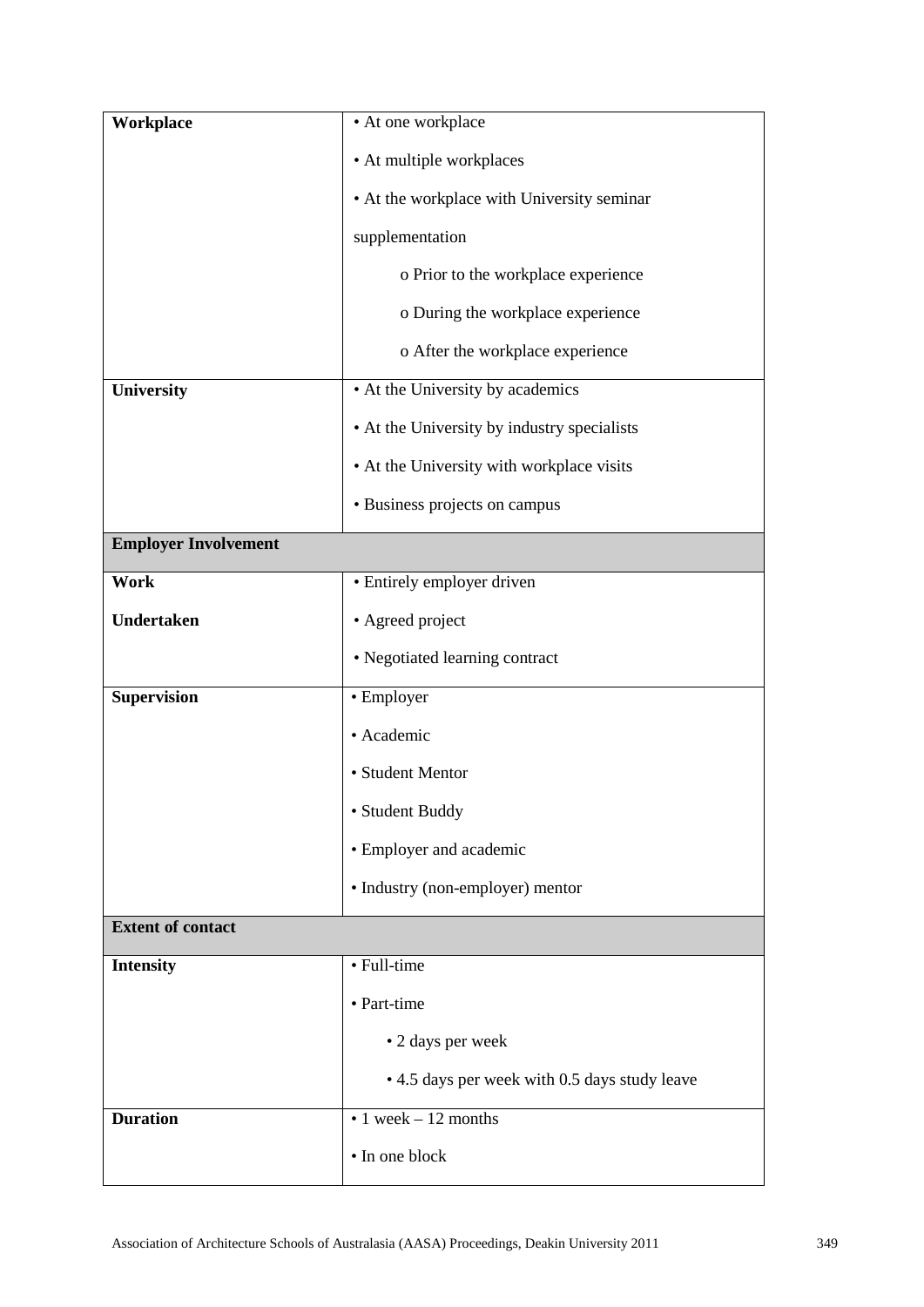|                               | • In several blocks                               |  |
|-------------------------------|---------------------------------------------------|--|
| <b>Timing</b>                 | • After 2nd year                                  |  |
|                               | • As 4th year                                     |  |
|                               | • Split                                           |  |
|                               | • 1 block in 1st year, 1 block in 3rd year        |  |
|                               | • 1 block in 2nd year, 1 block in 3rd year        |  |
|                               | $\bullet$ Semester break(s)                       |  |
|                               | • Parallel to part-time study                     |  |
| <b>Compulsory or Optional</b> |                                                   |  |
| Compulsory                    | • For course                                      |  |
|                               | • At institution                                  |  |
|                               | • For major                                       |  |
| Optional                      | · Certain academic results required               |  |
|                               | • Credit                                          |  |
|                               | • Distinction                                     |  |
|                               | • Any student                                     |  |
|                               | • If places available                             |  |
| <b>Range of Skills</b>        |                                                   |  |
| Generic                       | • Communication skills                            |  |
|                               | • Interpersonal skills                            |  |
|                               | • Team skills                                     |  |
|                               | • Ability to work independently                   |  |
|                               | • Ability to take initiative or be self-motivated |  |
|                               | • Time management skills                          |  |
|                               | • Problem solving skills                          |  |
| <b>Specific Skills</b>        | • Discipline specific                             |  |
|                               | • Career specific                                 |  |
|                               | • Job specific                                    |  |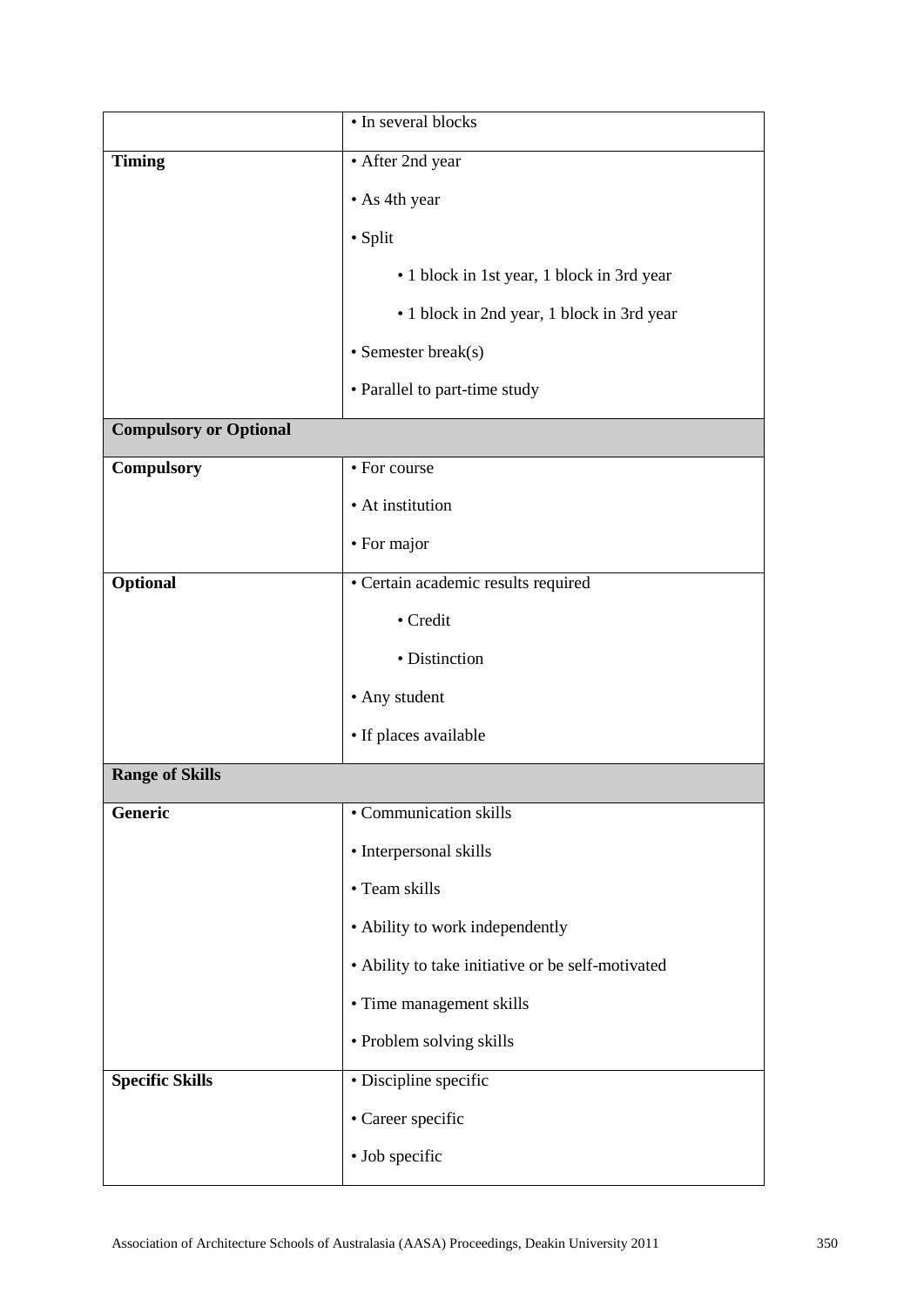| <b>Level of Skill</b>             | • Menial                                        |
|-----------------------------------|-------------------------------------------------|
|                                   | $\bullet$ Low                                   |
|                                   | · Medium                                        |
|                                   | $\bullet$ High                                  |
| <b>Recognition and Assessment</b> |                                                 |
| <b>Credit</b>                     | • Credit points given towards course completion |
| arrangements                      | • Additional qualification (ie Grad Dip)        |
|                                   | • No credit points but noted on transcript      |
|                                   | • Recognition of Prior Workplace Experience     |
| <b>Assessment</b>                 | $\overline{\cdot}$ No assessment                |
|                                   | • Assessment to pass grade                      |
|                                   | • Assessment by employer                        |
|                                   | • Assessment by academics                       |
|                                   | • Assessment by combination                     |
|                                   | • Assessment on                                 |
|                                   | $\bullet$ Report(s)                             |
|                                   | $\bullet$ Presentation(s)                       |
|                                   | $\bullet$ Reflection(s)                         |
|                                   | • Project Outcome(s)                            |
| <b>Payment</b>                    | · Scholarship for all students in course        |
|                                   | • Scholarship for students undertaking WBL      |
|                                   | • Payment by employer at varying levels         |
|                                   | • Reimbursement for expenses                    |
|                                   | • No payment                                    |
|                                   |                                                 |

Using this categorisation we can describe a TiP model as follows:

# **Teaching in Practice**

**Location**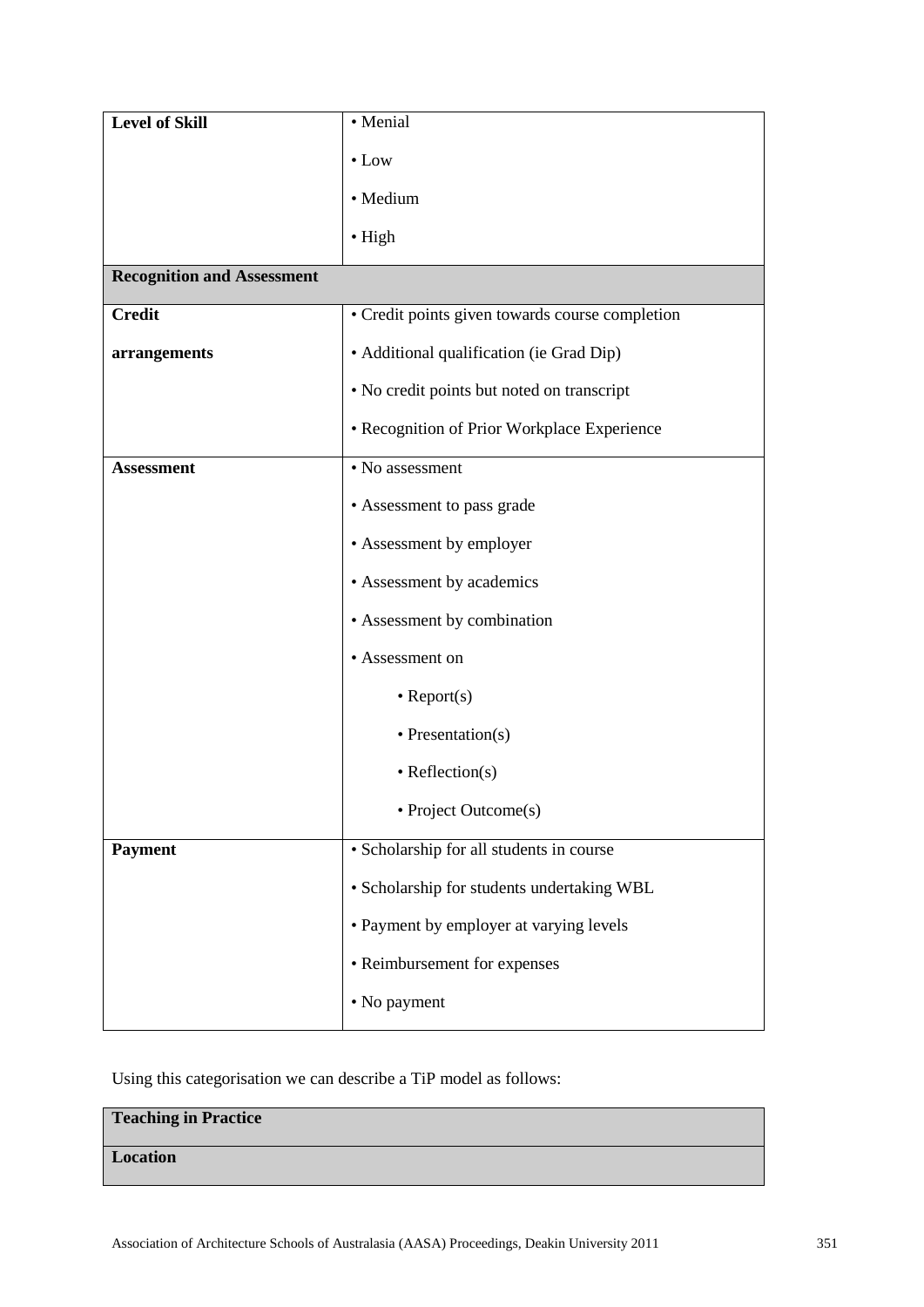| Workplace                         | • At multiple workplaces                             |  |
|-----------------------------------|------------------------------------------------------|--|
|                                   | • With University seminar/tutorial                   |  |
|                                   | supplementation                                      |  |
|                                   | o Prior to the workplace experience, and             |  |
|                                   | o During the workplace experience, and               |  |
|                                   | o After the workplace experience                     |  |
| <b>Employer Involvement</b>       |                                                      |  |
| <b>Work Undertaken</b>            | • Project assigned by university                     |  |
| <b>Supervision</b>                | • Employer and academic                              |  |
| <b>Extent of contact</b>          |                                                      |  |
| <b>Intensity</b>                  | · Part-time (1 day per week)                         |  |
| <b>Duration</b>                   | • In one block of 12 weeks                           |  |
| <b>Timing</b>                     | $\cdot$ 4 <sup>th</sup> year or 5 <sup>th</sup> year |  |
| <b>Compulsory or Optional</b>     |                                                      |  |
| Optional                          | • If places available                                |  |
| <b>Range of Skills</b>            |                                                      |  |
| <b>Generic</b>                    | • Communication skills                               |  |
|                                   | • Interpersonal skills                               |  |
|                                   | • Ability to work independently                      |  |
|                                   | • Ability to take initiative or be self-motivated    |  |
|                                   | • Problem solving skills                             |  |
| <b>Specific Skills</b>            | • Discipline specific – building design              |  |
| <b>Level of Skill</b>             | • Medium                                             |  |
| <b>Recognition and Assessment</b> |                                                      |  |
| <b>Credit arrangements</b>        | • Credit points given towards course completion      |  |
| <b>Assessment</b>                 | • Assessment by academics                            |  |
|                                   | • Assessment on Design Presentation(s)               |  |
| <b>Payment</b>                    | • No payment                                         |  |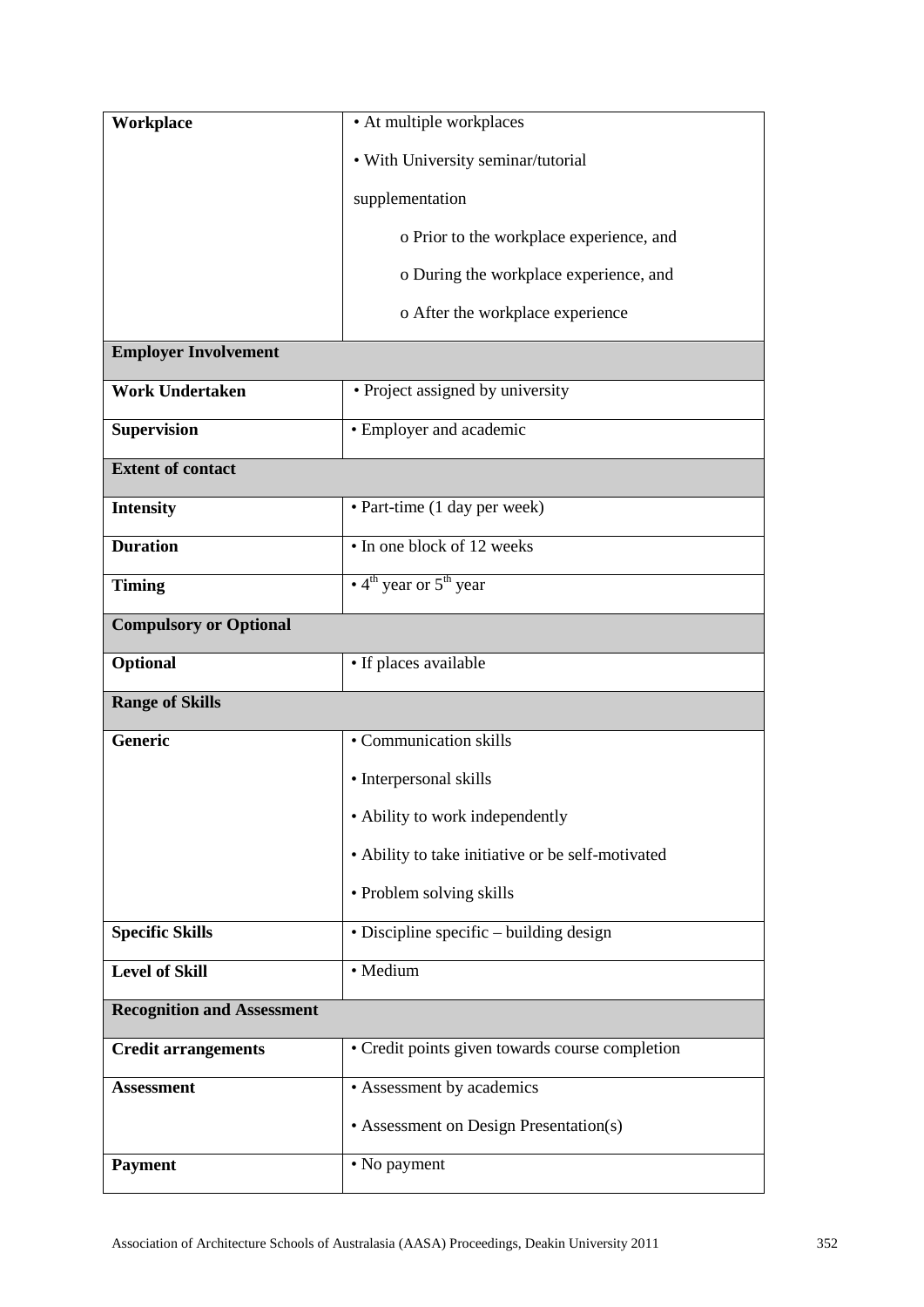### **Conclusion**

This literature review has described the theoretical basis for developing a form of work integrated learning (WIL) termed Teaching in Practice (TiP), which we have seen can be viewed as akin to an academic practitioner model. Like the academic practitioner model, TiP uses practitioners to teach and hence exposes students to practice knowledge. However, TiP has two significant advantages over the academic practitioner model of employment: first, the practitioner does not have to leave the workplace, for this can be a problem for time-strapped practices; and, second, unlike academia-based design teaching models the student is immersed in the context of practice and hence learns to design in a more authentic environment, an environment with, in the words of Savage, the 'hot' action, and messy complexity of "professional culture and its daily confrontation with the ethical."

Within the context of the historical development of WIL in architectural education presented in this literature review, TiP can be seen to present an entirely innovative solution to bridging the divide between learning in architecture schools and the realities of professional life. Thus, as Farren Bradley have concluded (in (Nicol and Pilling 2000, p. 187)), through the acceptance of academics in practice and of practitioners in academia a better informed critique of architectural education is developed and the profession has "the opportunity to develop a learning culture and a recognition that practice is and must be a primary site for architectural education."

#### **3.6 REFERENCES**

- Anderson, S. 2001. The profession and discipline of architecture: Practice and education. *The discipline of architecture*: 292-305.
- Bishop, J. 2006. Keynote address: Knowledge transfer and engagement forum. *Australian Institute for Commercialisation, Crown Plaza Darling Harbour, Sydney. Available online URL: [http://www.](http://www/) dest. gov. au/ministers/media/bishop/2006/06/b001160606. asp (accessed 28th April 2008)*.
- Buchanan, P. 1989. What is wrong with architectural education. *Architectural Review* 1109: 24-26.
- Christopherson, G. and M. Hardwick. 1996. Some impressions of small business support for cooperative education programs in the faculty of business at the royal melbourne institute of technology, 283-96.
- Coll, R.K. and C. Eames. 2007. Learning science and technology through cooperative education.
- Duffy, F. 1998. *Architectural knowledge: The idea of a profession*: Taylor & Francis.
- Franz, J.M. 2007. Work integrated learning for design: A scholarship of integration. Paper presentat at the Work Integrated Learning for Design: A Scholarship of Integration, in Work Integrated Learning for Design: A Scholarship of Integration.
- Groenewald, T. 2003. Growing talented people through cooperative education: A phenomenological exploration.